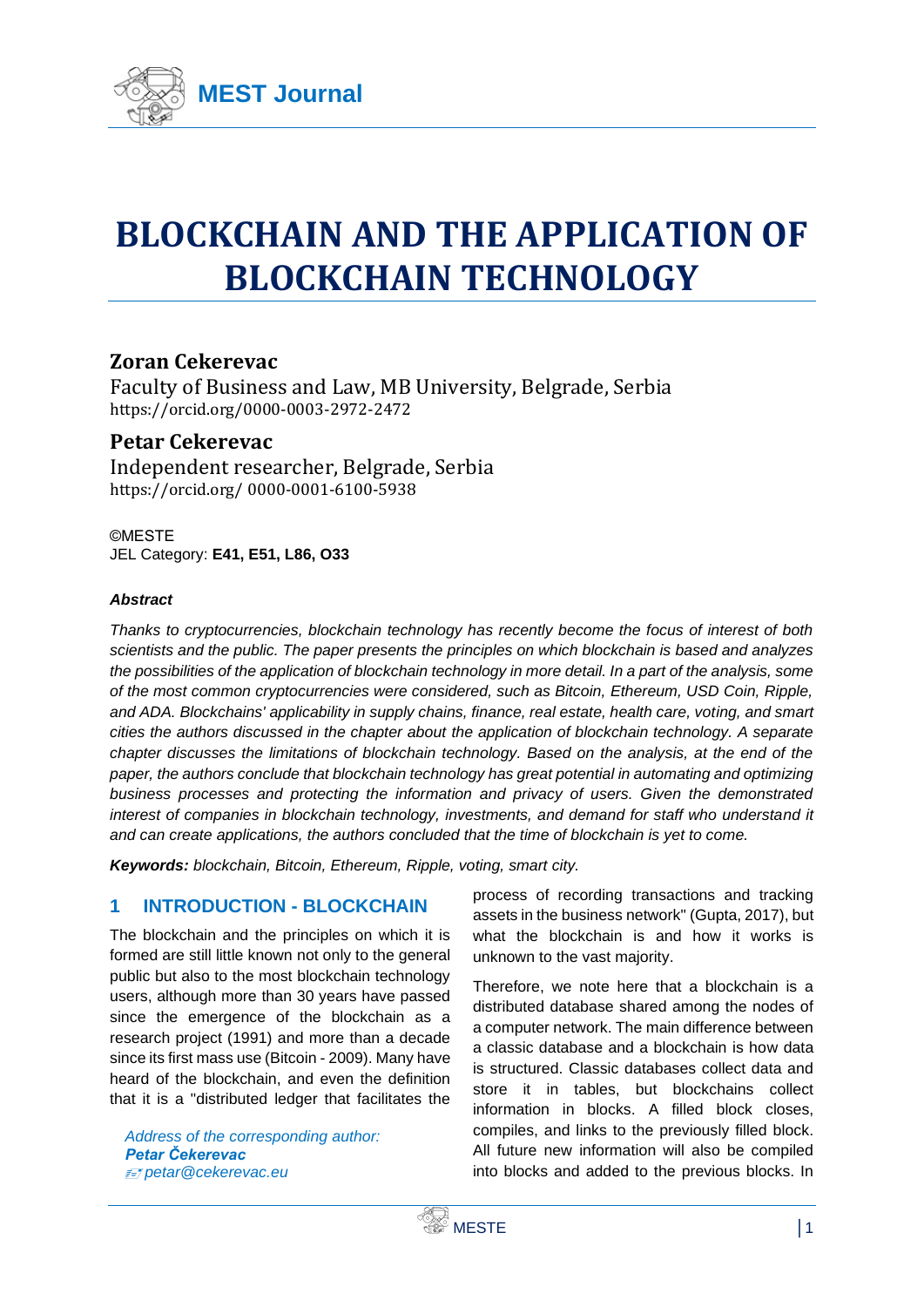this way, data forms a chain, a blockchain as a timeline in which each block gets the correct timestamp when it adds to the chain. (Hayes, 2022)

For ease of understanding, Gupta (2017) suggested looking at blockchain as an operating system such as Microsoft Windows or macOS and bitcoin consider one of the applications that can run on that operating system. Bauerle (2018) used Wikipedia Free Encyclopedia with the same goal of explaining blockchain. Unlike the usual encyclopedias that are the product of one publisher, data is entered into Wikipedia in a distributed way, i.e., each user can enter data according to their authority, and the community controls the quality of the data. A Wikipedia user receives an updated version of the "master copy" from centralized servers each time he logs in. However, this is where the possibility of identifying the principles of Wikipedia and blockchain ends. Both Wikipedia and blockchain technology are realized on a distributed system, the Internet. Wikipedia is embedded in the World Wide Web (www) using client-server models. Wikipedia's digital structure is like centralized databases used by banks and insurance companies, the military, and the police. It is a centralized system. With blockchain, each node on the network receives valid information about the transaction, confirms it, updates and registers it, and the most popular record de facto becomes the official record. That is where one can see the main difference between such a record and the main copy of the record. The blockchain does not have a centralized server but distributes the data to all nodes.

#### **2 CRYPTOCURRENCIES AND BLOCKCHAIN PLATFORMS**

#### **2.1 Bitcoin**

When Bitcoin.org appeared in August 2008, and "Satoshi Nakamoto" posted his paper on a cryptography mailing list on October 31<sup>st</sup> of the same year, Bitcoin aroused interest in a very limited circle. Barely anyone understood what this is all about. Over time, many have focused more on the identity of Satoshi Nakamoto, the author of *Bitcoin:* A Peer-to-Peer Electronic Cash System (2008), than on what he wrote there. It took more than two years for Bitcoin to reach \$ 1 since the first bitcoin ledger<sup>1</sup> appeared in January 2009. That represented an enormous increase in value. But there was a small number of Bitcoins. With smaller and larger oscillations, the value of Bitcoin grew until October 2013. Then it reached a value of about \$ 120 and in the next month its first maximum of about \$ 1,000. In February 2017, with a series of declines and rises, it reached \$ 1,000 again. Soon, Bitcoin skyrocketed to its maximum of over \$ 17,500. Its value dropped by half in the next three months. In December of the same year, Bitcoin reached its maximum of close to \$ 20,000.

After that, the value of bitcoins dropped so that in December 2018, it was worth \$ 3183. From September 2020, the value of bitcoin began to rise rapidly. In March 2021, it reached the value of \$ 61,283. Bitcoin reached a new maximum in the middle of November 2021, \$64,400. At the end of April 2022, bitcoin was worth just below \$ 40,000.



*Fig.1 Value of Bitcoin in the period May 2017-May 2022*

the money it has spent and received (Cambridge Dictionary)

<sup>1</sup> Ledger - a book or a computer document in which a company's accounts are recorded, especially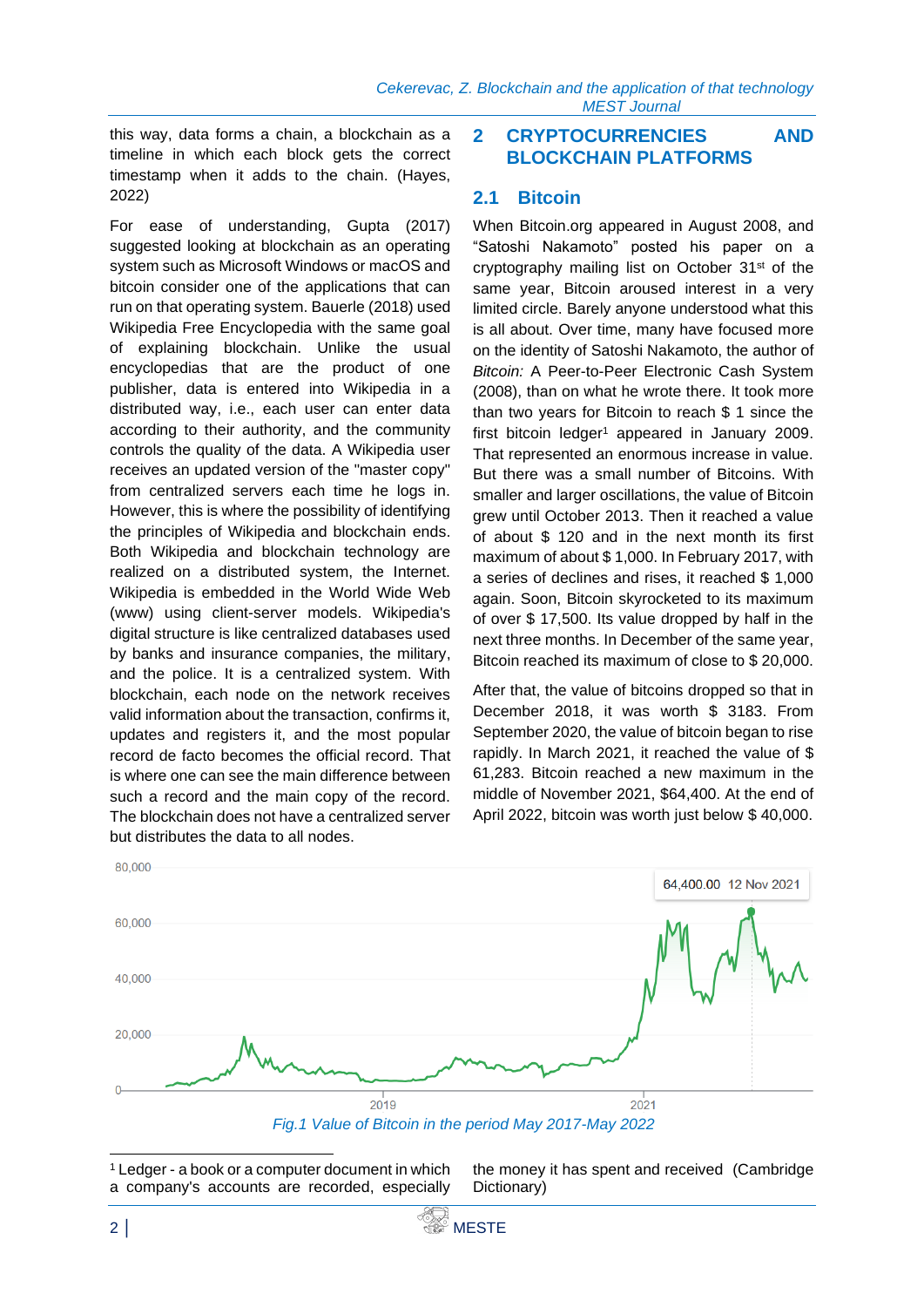Figure 1 shows that in the five years from May 2017 to May 2022, the value of bitcoin increased over 24 times and that it was occasionally over 40 times higher than the value at the beginning of the observed period.

#### **2.2 Other cryptocurrencies and blockchain platforms**

Although Bitcoin has become a well-known term, almost 14 years since the idea appeared, most people, even bitcoin wallet owners, are still unfamiliar with Bitcoin mining and transferring technology, and the principles on which the technology is based. The term cryptocurrency has meanwhile become very common. New cryptocurrencies have appeared together with guessing which of them are promising and which will prove to be just a fad. There are tens of millions of indexed webpages on cryptocurrencies and they have been and are being studied by many authors, including (Čekerevac & Čekerevac, 2015), (Cekerevac, Dvorak, Prigoda, & Cekerevac, 2015), (Prigoda & Cekerevac, 2016), etc.

Here we will only mention some characteristics of the most common cryptocurrencies:

- ˗ *ETH – Ethereum*; ETH is the second most well-known cryptocurrency. It is significantly different from Bitcoin. At the end of 2021, over 188 million Ethereum tokens were in circulation, over ten times more than BTC. The coin was created in 2013 and launched in 2015. The creators are known. Bitcoin acts like digital gold, but Ethereum is a technology platform for applications not run by governments or companies. In 2021, the Ethereum blockchain accounted for more than half of the decentralized finance (DeFi) market, so price movements of this cryptocurrency could significantly impact on DeFi. (Best, Ethereum (ETH) - statistics & facts, 2021)
- ˗ *USDT – Tether USD - ERC-20 & TRC-20 protocol*; The cryptocurrency exchange Bitfinex developed Tether. Tether belongs to the stable cryptocurrencies<sup>2</sup> whose goal is to

maintain its value stable. That allows USDT to be a means of exchange and a way of storing value, instead of being used as a medium for speculative investments. Tether (USDT) is based on a blockchain, and an equivalent number of US dollars, euros or the Japanese yen backs all tokens. One USDT is worth \$ 1.00. (Frankenfield, 2022) TRC20-USDT and ERC20-USDT refer to USDT issued on the TRON and the Ethereum network respectively. They are both identical, but transfer fees are significantly cheaper with TRC20. (Emma, 2022) TRC20 offers moderate safety, and it is good enough for small amounts and high-frequency transactions. ERC20 offers high safety and is suitable for medium amounts and trading. (daisy-support, 2021)

- ˗ *USDC – USD Coin* is a USD-backed stablecoin created and issued by Coinbase and Circle in 2018 with a \$1 fixed price. Each USD Coin in circulation is backed by one US dollar or other cash equivalents held in a US bank account and can be redeemed for USD at any time. Only approved regulated financial institutions that meet Circle's membership framework can issue USDCs. Like USDT, USD Coin can be sent and received by any wallet or exchange that is ERC-20 (Ethereum) compatible, along with many other blockchains (Barchat, 2021).
- ˗ *XRP – Ripple*; Ripple is a technology that operates in two ways: as a cryptocurrency and as a network for digital financial transactions. Ripple works on a decentralized, opensource, peer-to-peer platform that allows seamless transfer of any money type. Ripple is a global payment network similar to the SWIFT system for international money and security transfers, used by banks and financial intermediaries operating in different currencies. The technology is based on a blockchain with its cryptocurrency, XRP. Instead of using block mining, Ripple uses a consensus mechanism through a group of bank-owned servers to confirm transactions. Ripple transactions consume less energy than

way, they differ significantly from large fluctuations in the prices of other popular cryptocurrencies, e.g., BTC or ETH.

Stablecoins follow traditional fiat currencies, such as the dollar, the euro, or the Japanese yen, which are held in a specific bank account. In this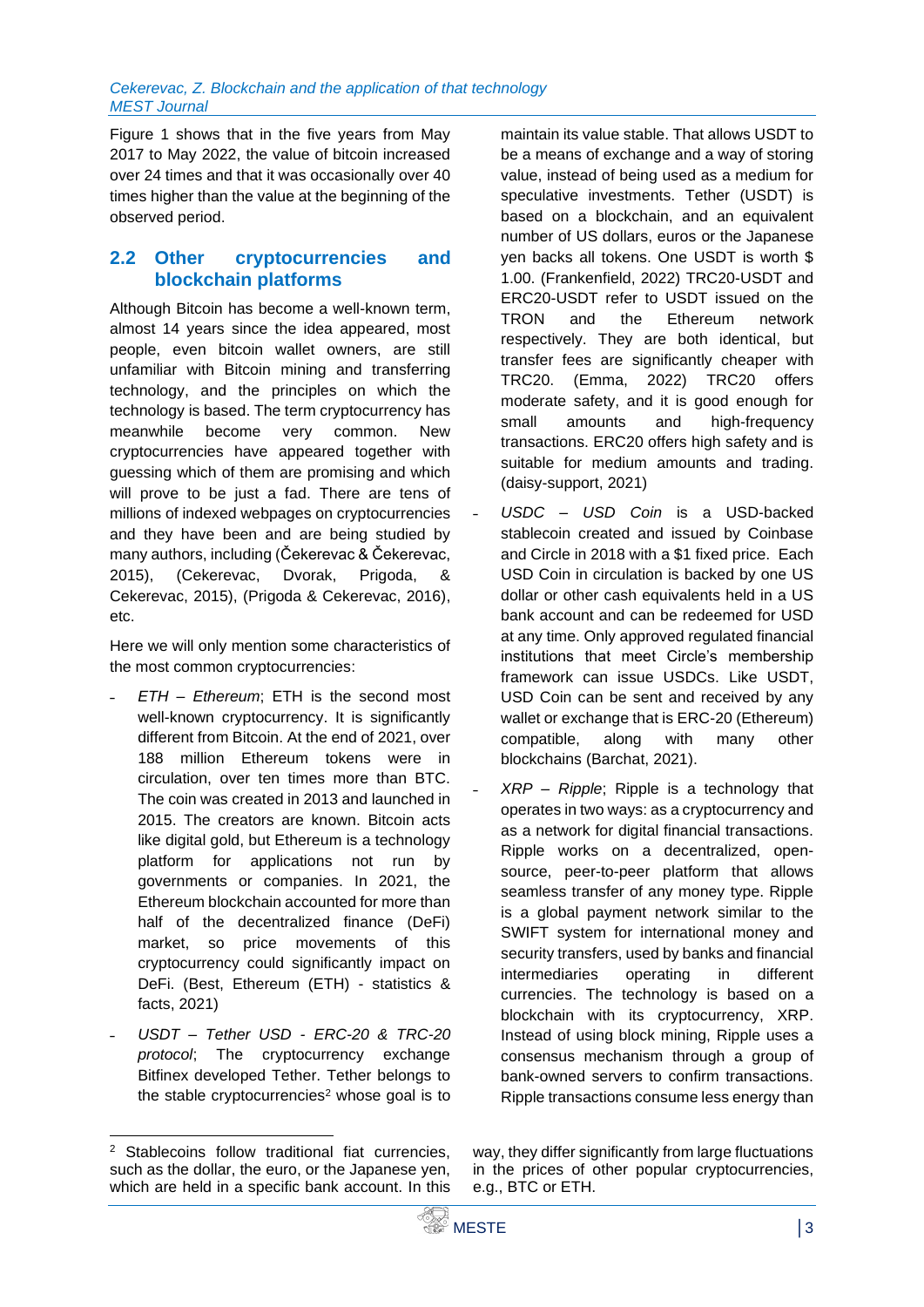bitcoin, can be confirmed in a few seconds, and cost a little. Ripple (XRP) ranks among the most valuable blockchain-based tokens by market capitalization. (Frankenfield, 2021)

˗ *ADA – Cardano*; Cardano is a thirdgeneration, decentralized proof-of-stake (PoS) blockchain platform designed to be a more efficient alternative to proof-of-work (PoW) networks as Ethereum is. PoSs are operating cheaper and have better scalability, interoperability, transaction times, and sustainability than PoW networks. The ADA token and the Cardano platform were launched in 2017. The platform runs on the Ouroboros consensus protocol which was the first PoS protocol that not only was proved to be secure but also was the first to be informed by scholarly academic research. (Conway, 2021) At the end of April 2022, the ADA market cap was \$27.69B giving it a ninth place in the cryptocurrencies ranking. (Goldprice, 2022)

#### **3 OTHER BLOCKCHAIN TECHNOLOGY APPLICATIONS**

In the shadow of stock exchanges and cryptocurrency price fluctuations, new ideas about the application of bitcoin technology and its blockchains have emerged. There are more and more attempts to change the current functioning of the Internet and introduce improvements.

With the advent of Google, Facebook, Twitter, and other services, the world gained a powerful source of data and a powerful means of communication. At the same time, it was exposed to the risk of control and manipulation because these sources are centralized and subject to control from one uncontrolled center. Most users, satisfied with what they have at their disposal, do not understand the size of risks they are exposed to. More devices on the network cause more risks. The number of Internet users is growing dramatically with the development of the Internet of Things (IoT) and the Internet of Services (IoS) in all its forms: Infrastructure as a Service (IaaS); Software as a Service (SaaS); Platform as a Service (PaaS); Mobile "backend" as a service (MBaaS); or server-based cloud computing. Some

users, more concerned about privacy or out of pure curiosity, turned to decentralized Tor, free software that allows anonymous communications, and Tor Browser, I2P, Freenet, Tails, Firefox, or some of those listed in (SOCRadar, 2020). Tor users can enjoy a sense of relative freedom and privacy at the expense of comfort.

For specific purposes and/or users, there is also a deep or invisible, or hidden network (Deep Web, Deep Net, Invisible Web, Hidden Web) that is not indexed by the world's leading commercial search engines. <sup>3</sup> . Because it is uncontrolled, this network is the most attacked by those who want control over the Internet, but it is also the most inconvenient to use, or rather, search. All these communications use encrypted connections, and instead of centralized servers, many ad-hoc nodes are used, which volunteers provide to the network. A similar principle is with blockchain. Transactions are performed by forwarding the encrypted information to be verified to the peer-to-peer network of available computers, regardless of their location. The network then performs computational operations to confirm the validity of the information transaction. After the network verifies the transaction as legitimate, the information forms into blocks. The blocks then join the existing chain, and the transaction becomes permanent. That completes the process of adding new information. Computers that are not online during the transaction will receive a verified chain at the very next transaction, when available. If a node has incomplete information or if it tries to enter incorrect information, it will be detected very quickly. In this way, redundancy and transparency are achieved. The posted information and history are irreversible. One can see that the whole system can function in a decentralized manner. To prevent bad actors from validating bad transactions or double spends, blockchains are secured by a consensus mechanism such as proof of work (PoW) or proof of stake (PoS) (Hayes, 2022).

So far, blockchain technology is most frequently used for cryptocurrency transactions. But there are no obstacles to using blockchain for other purposes, such as storing information on legal contracts, inventory of products and warehouses,

Dvorak, & Čekerevac, 2016), (Yale, 2014), (Avast, 2022), etc.

<sup>3</sup> More details about the Deep Web and its subgroup Dark Web can be found in (Čekerevac,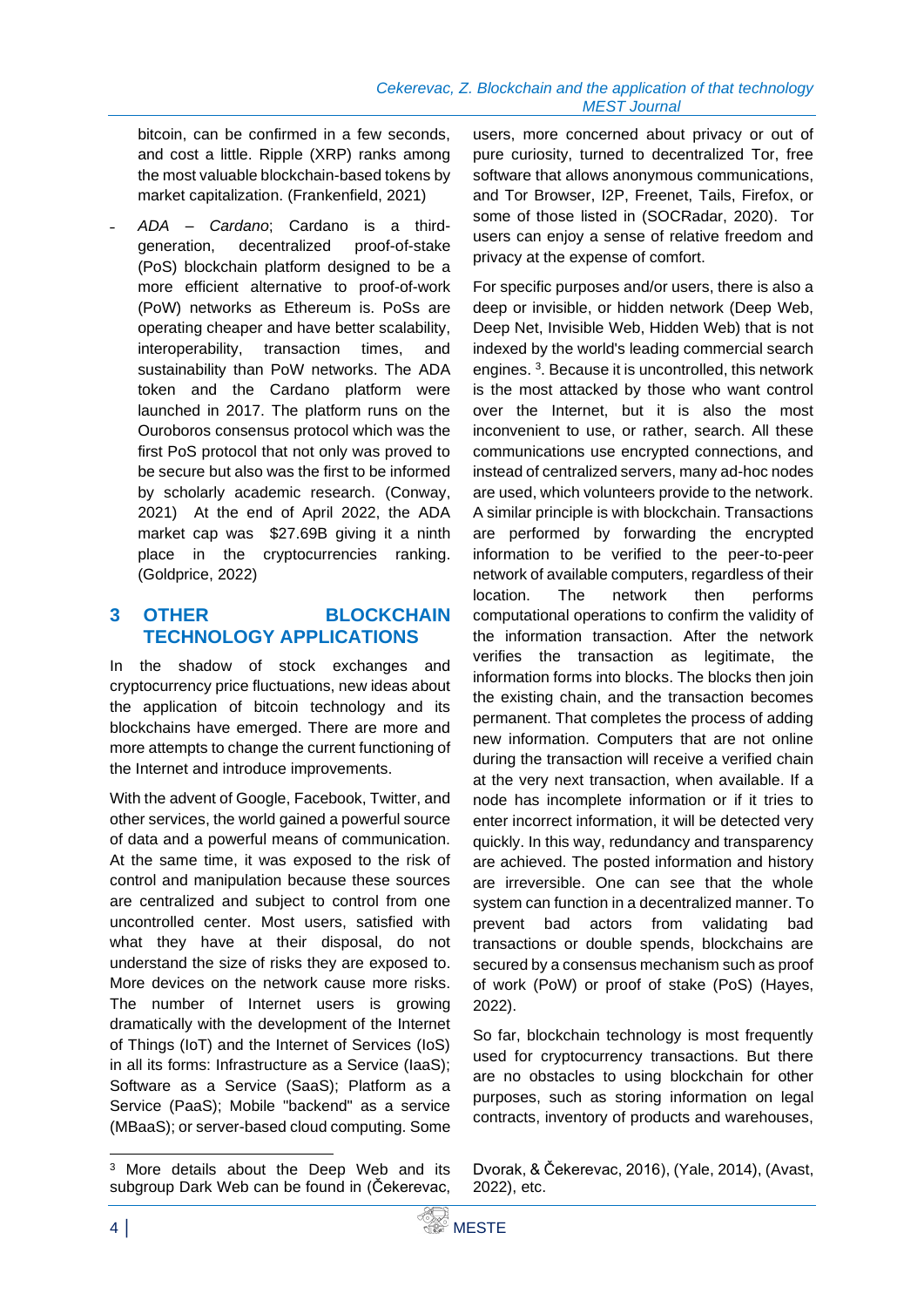#### *Cekerevac, Z. Blockchain and the application of that technology MEST Journal*

transport of goods monitoring, various identifications, a realization of voting, etc. Given the potential of blockchain, now almost everyone who has an entrepreneurial spirit and understands blockchain is trying to devise some application of blockchain in society and work. Tens of thousands of applications are being developed or under development. The 10,397 cryptocurrencies were active in February 2022. (Statista, 2022A) For the sake of comparison, according to the same source, in 2013, there were 66 cryptocurrencies.

In cases that are not of general interest, it is possible to limit the blockchain to stakeholders, the entities who are in some way involved in the project. In this way, the number of participants significantly reduces, and transactions can perform faster without burdening the network unnecessarily. Some companies, such as Siemens, Walmart, Pfizer, AIG, Unilever, IBM, and others (Hayes, 2022) have already incorporated blockchain into their business.

# **3.1 Supply chains**

The application of blockchain is very suitable for supply chains. If we add the use of the Internet of Things (IoT) to it, we can create a complete logistical solution. The application of IoT in supply chains has been written in detail by (Cekerevac, Prigoda, & Maletic, 2018), and here we will only quote that "the IIoT with its transparency can revolutionize the supply chain, and at the same time to give both operational efficiency and revenue opportunity. The companies that understand that the supply chain isn't only a way to keep track of a shipment can gain an edge over their competitors". As an example, we will mention the Food Trust™. IBM created the blockchain Food Trust™ as a collaborative network of growers, processors, wholesalers, distributors, manufacturers, retailers, and others, enhancing visibility and accountability across the food supply chain (IBM, 2021). The goal was to ensure (IBM, 2021):

- ˗ *Increased supply chain efficiency* To run a more efficient food network by helping to eliminate bottlenecks in the supply chain.
- ˗ *Greater brand trust* To enhance the reputation for safety and quality through transparency.
- ˗ *Compliance confidence* To ensure safety and regulatory compliance and avoid recalls.
- ˗ *Enhanced sustainability* To increase awareness of sustainability opportunities and practices in each step of the food chain.
- ˗ *Improved safety monitoring* To monitor food products in the supply chain to accurately judge remaining shelf life.
- ˗ *Fraud prevention* To make supply chains less susceptible to fraud and errors with endto-end traceability.
- ˗ *Reduced waste* To better track food wasted and food rescued while minimizing waste hot spots.

To further develop supply chains, in addition to the efforts of participants, changes in the legislation at the world level are necessary. The regulation should evolve in terms of supporting change. Of key importance is that all, sensors, devices, methods, and software platforms stay transparent (Cekerevac, Prigoda, & Maletic, 2018).

The use of blockchain in supply chains enables the monitoring of products from the beginning of production to end-product delivery. Until recently, this was applicable only in special-purpose industries, and now that possibility is available to everyone, above all, to the food industry. Time tracking of products from the farm to the end-user is enabled.

# **3.2 Finance**

Blockchain has the potential to have a significant role in finance, especially in the provision of banking services. In modern banking, there are still limitations in the provision of services. The working hours of banks are a significant element here because banks are physically available only within their work hours. Thus, banks are unavailable on weekends and holidays and when they have organizational changes to a greater extent. Even e-banking can have restrictions like "transactions up to \$XXX we will execute immediately, and larger payments we will execute the next working day.". Even heavier restrictions can appear in international transactions due to different legal regulations and differences in time zones. Transactions on hold for a day or two and in international traffic for longer are not uncommon. As a result, banks and customers are exposed to unnecessary risks. Blockchain has no such restrictions. It can execute transactions at

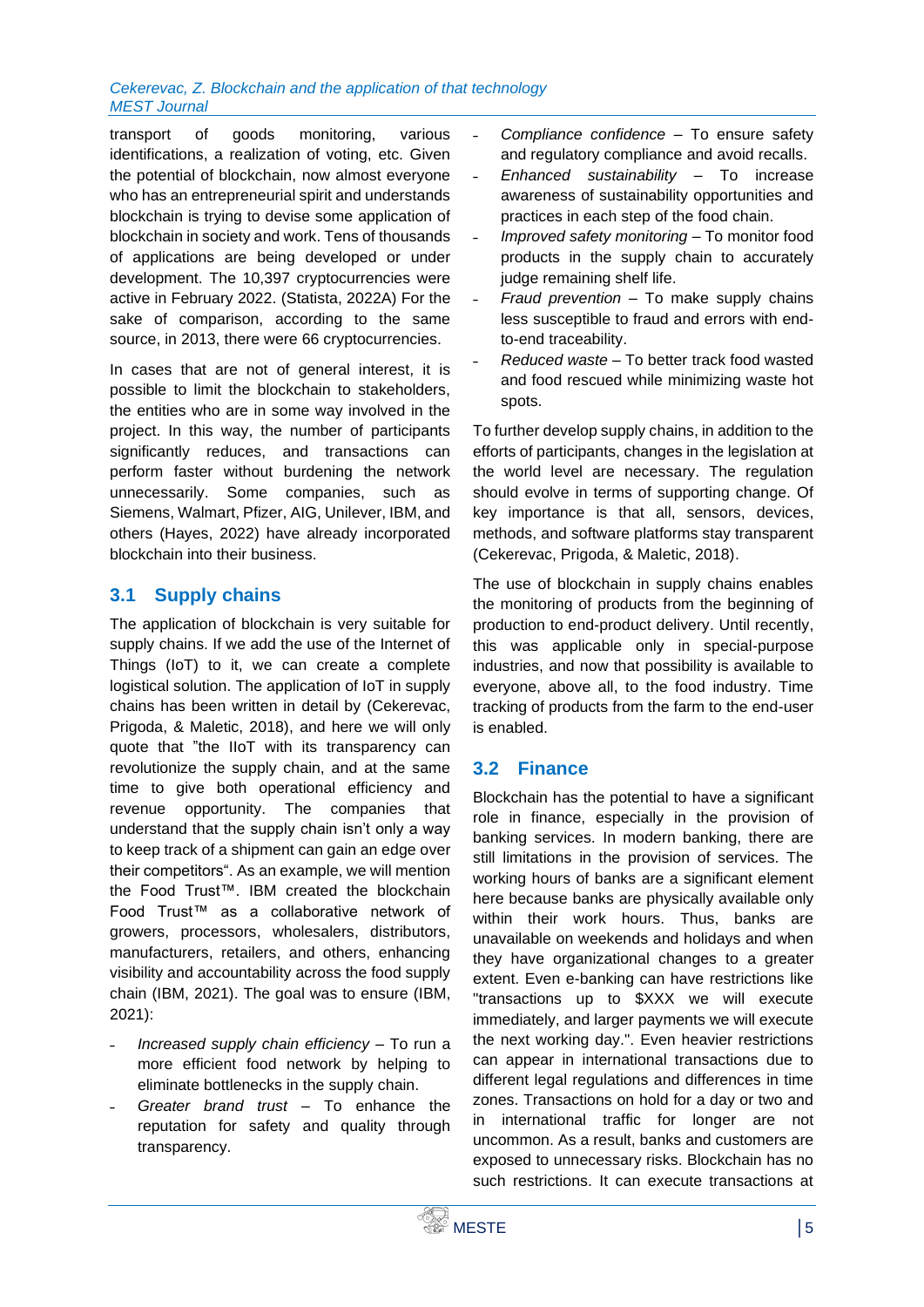any time and in about ten minutes. The duration of the transaction itself depends on the time required to create a new block and add it to the blockchain. Improvements in hardware and communications will have a positive impact on transaction speed.

Another great advantage of blockchain and cryptocurrencies lies in cryptocurrencies' independency from banks and states. The dollar, the euro, the yuan, the ruble, and other local currencies are managed by central banks. If a client has money in countries with unstable management, he faces a high risk of losing the value of his money. Even in ideal conditions, there is always a risk bank will be hacked and that the client's data will be compromised. The bank may go bankrupt, and the client loses his money. Most of these risks are much lower or do not exist in the field of cryptocurrencies on the blockchain. Crypto wallet owners can dispose of their money in a way that suits them regardless of their location. The owners are fully protected, in theory. Cases of cryptocurrency exchangers hacking are also known. But, luckily, although unpleasant, they are rare and do not tell us much about the safety of the blockchain itself, since exchanges are considered centralized entities with points of failure that are not on the blockchain itself. Some of them are discussed in (Newman, 2022), (Kharpal & Browwne, 2021), (Hern, 2014), etc.

Another, more realistic risk for cryptocurrency owners is frequent changes in the value of cryptocurrencies. Due to the small share of cryptocurrencies<sup>4</sup> in the total value of currencies, changes in the value of individual cryptocurrencies are frequent and with big ups and downs, although in the long run, the owners of the most famous cryptocurrencies have achieved significant (and some enormous) gains. As the market capitalization increases, the value of the most used cryptocurrencies will be more stable and the oscillations less important

# **3.3 Real estate**

Selling and buying real estate is always a challenge for both, the seller, and the buyer. They

are most often related to the need to involve intermediaries, lawyers, and the state through its representatives, banks, and cadastres. That takes a lot of time. The multitude of participants in the process increases the risk of inefficiency and human error. Correcting every mistake in such cases requires time but also financial losses. In some cases, it may happen that, e.g., due to the war situation or natural disasters, or the destruction of the cadastre, the owner cannot even prove his right of ownership.

The application of blockchain technology can eliminate most of the mentioned shortcomings. Interested users can create their blockchain or join an existing one. In that way, they can record their property, which will be generally recognized. By applying smart-contract technology, the seller and the buyer can contract all the necessary elements, and the contract will be activated automatically. As soon as the buyer pays the agreed price, the blockchain will note the property, and the subject of the contract will change the owner, which will be generally recognized. The smart contracts can incorporate elements of security deposits which will be automatically activated in the case of a deviation of one party from the contract. All this can take place at incomparably lower costs than the costs associated with the classic buying and selling processes.

Stakeholders do not have to use 'smart' contracts only to buy or sell real estate. They can use 'smart' contracts wherever existing paper contracts apply.

#### **3.4 Health care**

Blockchain technology is very applicable in healthcare. Classic systems, which are currently in mass use, include a centralized system that covers all policyholders and to which users access their user accounts and passwords. This system can be comfortable to use but carries all the risks of centralized systems. In case of server failure, the entire system is compromised, if not unusable. On the other hand, the server owner can access all user data. It can be a means of controlling all

present globally. This amount can touch a quadrillion if cryptocurrencies, broad money (M2 and M3), and investments and derivatives are added to that total. (Jeffries, 2022)

<sup>4</sup> In early April 2021, the total market cap was 2.08 trillion U.S. dollars. At the beginning of November 2021, it was 2.87 trillion U.S. dollars. (Morris, 2022) (Statista, 2022B) On December 31, 2021, there was around \$40 trillion in physical money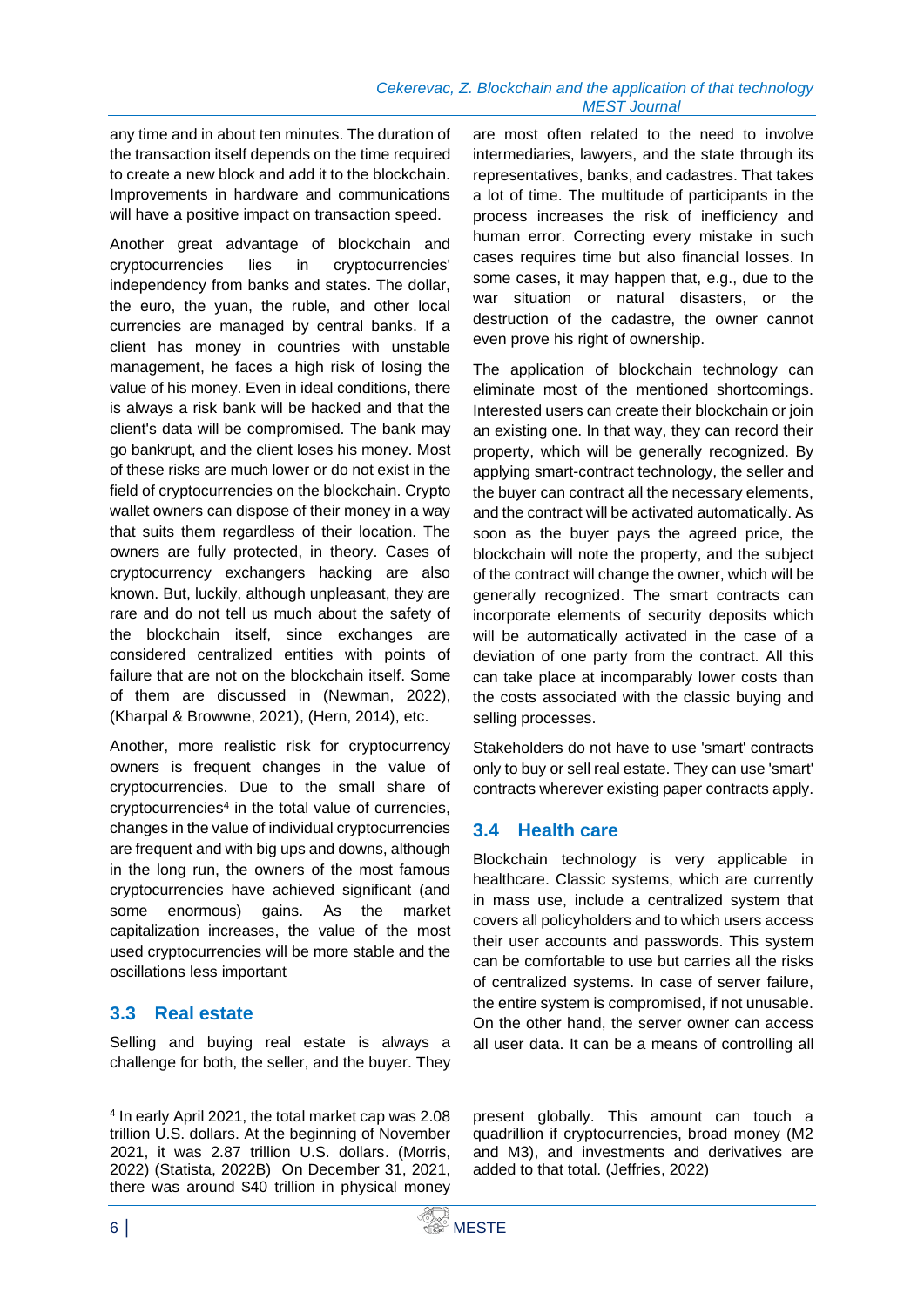users, both patients and doctors, pharmacists, and other participants.

Blockchain technology can offer the creation of individual chains that will include only those connected to the patient and his treatment. Every medical record regarding the patient will be encrypted and written in a blockchain without the possibility of modification or removal and stakeholders will be able to access the records using their private keys. That better protects patient privacy while preserving data integrity.

# **3.5 Voting**

There are always organizational problems at elections, starting from the voting place where the elections will be held, through printing ballots, keeping records, and controlling the regularity of the voting process, up to counting votes and final reporting on election results. Depending on the importance of voting, doubts about whether voting was regular or not can last for years. One such case was the US presidential election in 2016. The defeater usually uses the suspicion of irregularity to shift the "blame" for the failure to an external factor. That has become a practice and is not favorable for the voting system functioning and the 'normal' work of the selected candidates after the elections.

Blockchain can offer a suitable solution here as well. Each voter creates their own "coin" and "pays" it to the account of one of the candidates. Blockchain registers the payments, and after the voting is over, the results can be published practically immediately. At the same time, with the provided transparency, there is no risk of falsifying the results. Such an experiment with 144 voters located worldwide was conducted successfully in West Virginia voting in 2018. "This is a first-in-thenation project that allowed uniformed services members and overseas citizens to use a mobile application to cast a ballot secured by blockchain technology" (Wood, 2018).

# **3.6 Smart cities**

Migrations have always existed and will continue to exist. In recent decades, we have witnessed mass migrations and significant population growth in large cities as a result of newcomers' hopes of living better in the big city than in their current place of residence. The most urbanized regions in

2018 were North America (82% of the urban population), Latin America and the Caribbean (81%), Europe (74%), and Oceania (68%). The rate of urbanization in Asia is approaching 50%, and Africa is still predominantly rural with 43% of the urban population. According to forecasts, by 2030, the world will have 43 megacities with more than 10 million inhabitants, most of whom will be in developing regions. About half of the world's urban population lives in communities of less than 500,000 people. (Cekerevac, Prigoda, & Bogavac, 2022)

Cities must become smart to survive. In smart cities, it is necessary to use smart devices and equipment, tools, and machines with computer capabilities. Increasingly, these are IoT devices. Their memory enables data storing from sensors and performing operations for which devices are programmed. Smart devices include (Cekerevac, Prigoda, & Bogavac, 2022):

- sensors for monitoring the situation and notifying about changes in the environment.
- ˗ actuators that, based on observed changes in the environment, do physical actions through management actions.
- microcontrollers (usually microprocessors) with built-in memory, clocks, and equipment for connecting to external devices such as sensors, actuators, and transceivers for wireless data transmission.
- microcomputers with microprocessor, memory, and I/O devices on the same chip.

For the city to be 'smart', it must process and store a large amount of data. In doing so, it is necessary to perform appropriate transactions between unreliable participants. Blockchain technologies are needed to address transparency and security issues.

The blockchain industry is growing at an extraordinary rate due to the growth of the API economy. According to Cisco estimates (Heal, 2019), it is expected that 10% of global GDP will be stored on blockchains by 2027. In an attempt to ensure sustainability, cities are becoming 'smarter' every day.

In the case of smart cities, the following advantages of blockchain technologies stand out (Safonov, Kirsanov, & Palamarenko, 2022, p. 131):

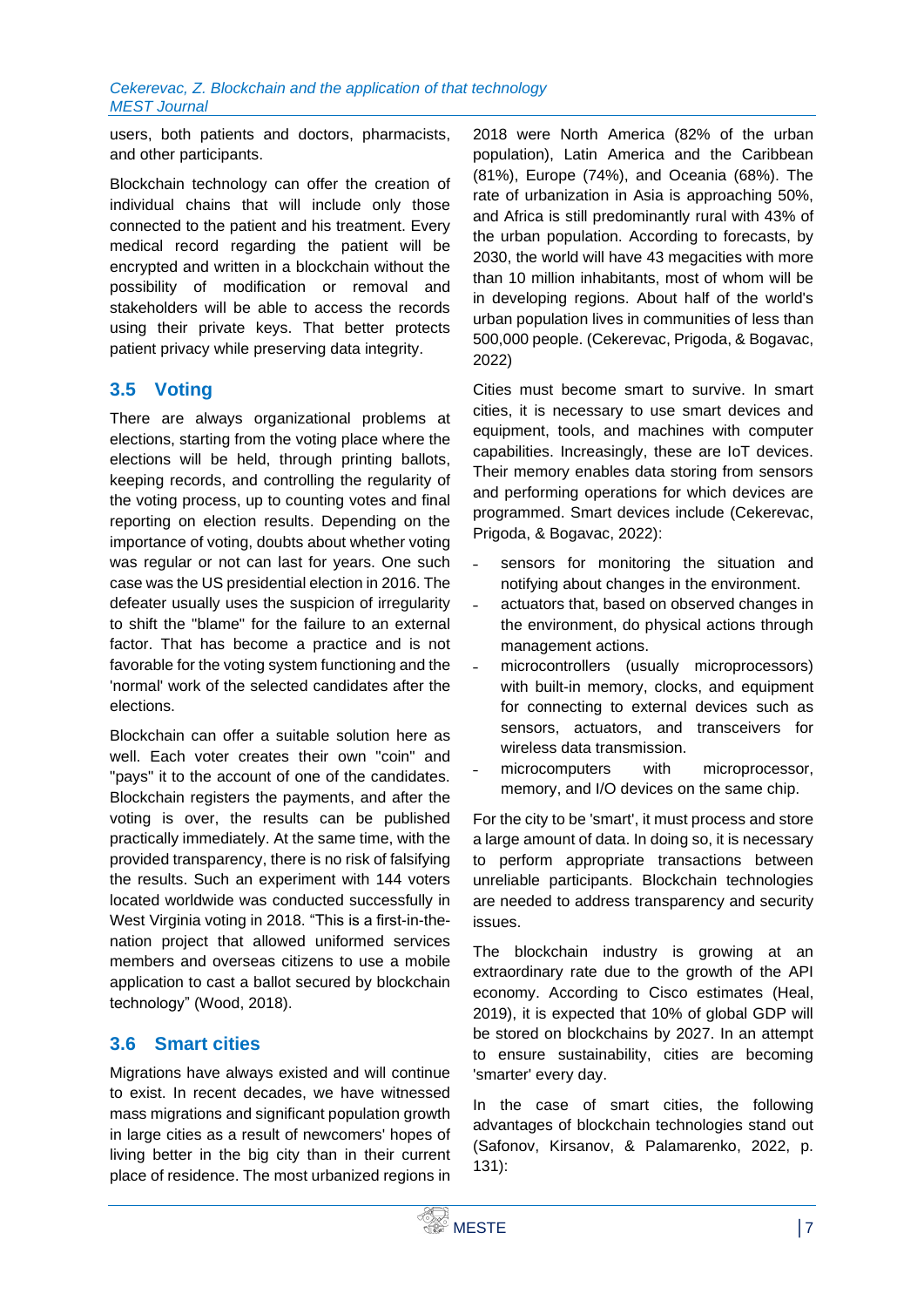- ˗ the trust of blockchain entities towards each other.
- ˗ the possibility of effective control of performed operations.
- stability of stored data integrity; and
- transaction speed.

Smart-city management systems in Great Britain, India, Korea, Singapore, Finland, and Switzerland, have already accepted blockchain technology, and this list will constantly grow. Blockchain has the potential to make cities smart - it allows the city to increase the efficiency of urban structures. (Woetzel, et al., 2018)

Sam Mire (2018) lists 12 possible uses of blockchain:

- 1. universal ID cards,
- 2. prioritizing local commerce,
- 3. land, property, and housing management,
- 4. energy / water / pollution management,
- 5. improving public transit,
- 6. interoperability for smart devices,
- 7. security for IoT devices,
- 8. rewarding citizenship,
- 9. urban planning,
- 10. departmental transparency,
- 11. universal data storage platforms, and
- 12. KSI keyless signature interface for hosting government services and records.

Here, the blockchain is not considered just a platform on which a mass of new data can be securely stored and accessed by those authorized. Blockchain can be used as an interoperable platform that allows smart city dwellers to demand a certain standard from individuals and businesses when it comes to communal and environmental care. Also, such a platform can give greater voting rights in decisions that affect their hyper-local communities, from budgeting to elections, etc. (Mire, 2018)

#### **4 LIMITATIONS OF BLOCKCHAIN TECHNOLOGY**

One of the technological shortcomings of the bitcoin technology is the speed of transaction processing, i.e., the small number of transactions per time unit that can be considered insufficient for efficient use. Bitcoin users were the first to notice this. Many did a lot of work on creating models with increased transaction speed. Table 1 shows the average duration of transactions of

cryptocurrencies with the highest market cap in March 2022. Bitcoin has the largest market share, so it survives even though the transactions take a long time. However, one can see that followers in terms of market share are significantly faster, which gives them a competitive advantage.

#### *Table 1 Average transaction speed of cryptocurrencies*

| Characteristic                    | Time  |
|-----------------------------------|-------|
|                                   | [min] |
| BTC-Bitcoin                       | 40    |
| $ETH$ – Ethereum                  | 5     |
| USDT-Tether USD - ERC-20 protocol | 5     |
| USDT-Tether USD - TRC-20 protocol | 2     |
| USDC - USD Coin                   | 5     |
| $XRP -$ Ripple                    | n-i.  |
| ADA – Cardano                     | 10    |
| <i>LUNA</i> – Terra               | n-i.  |
| SOL - Solana                      | n-i.  |
| AVAX - Avalanche                  | 1     |
| $DOT -$ Polkadot                  | 2     |
| DOGE-Dogecoin                     | 40    |
| UST-TerraUSD                      | n-i.  |

\* *n-i. means near-instant Source:* (Best, 2022)

The slowness of transactions is a consequence of the multitude of computational operations that need performing when validating a transaction and the demand for computing resources. Computer time is directly related to electricity consumption, affecting both the country's energy stability and environmental pollution. Thus, for example. China, a country that has long been at the forefront of Bitcoin mining and had a 75% share in total mining in September 2019, introduced a ban on further Bitcoin mining in June 2021. After that, the United States, Kazakhstan, and Russia took over. (EB, 2021)

Another problem with blockchain technology is related to the limitations of storage capacities. The total memory capacity is practically unlimited, but the capacities of individual nodes are limited. Also, the flow capacities of local networks are limited. All this affects the slowness of large blockchains. In the case of private blockchains with a small number of participants, these problems do not exist.

Legislation in the field of blockchain technology and cryptocurrencies is still undefined. There is no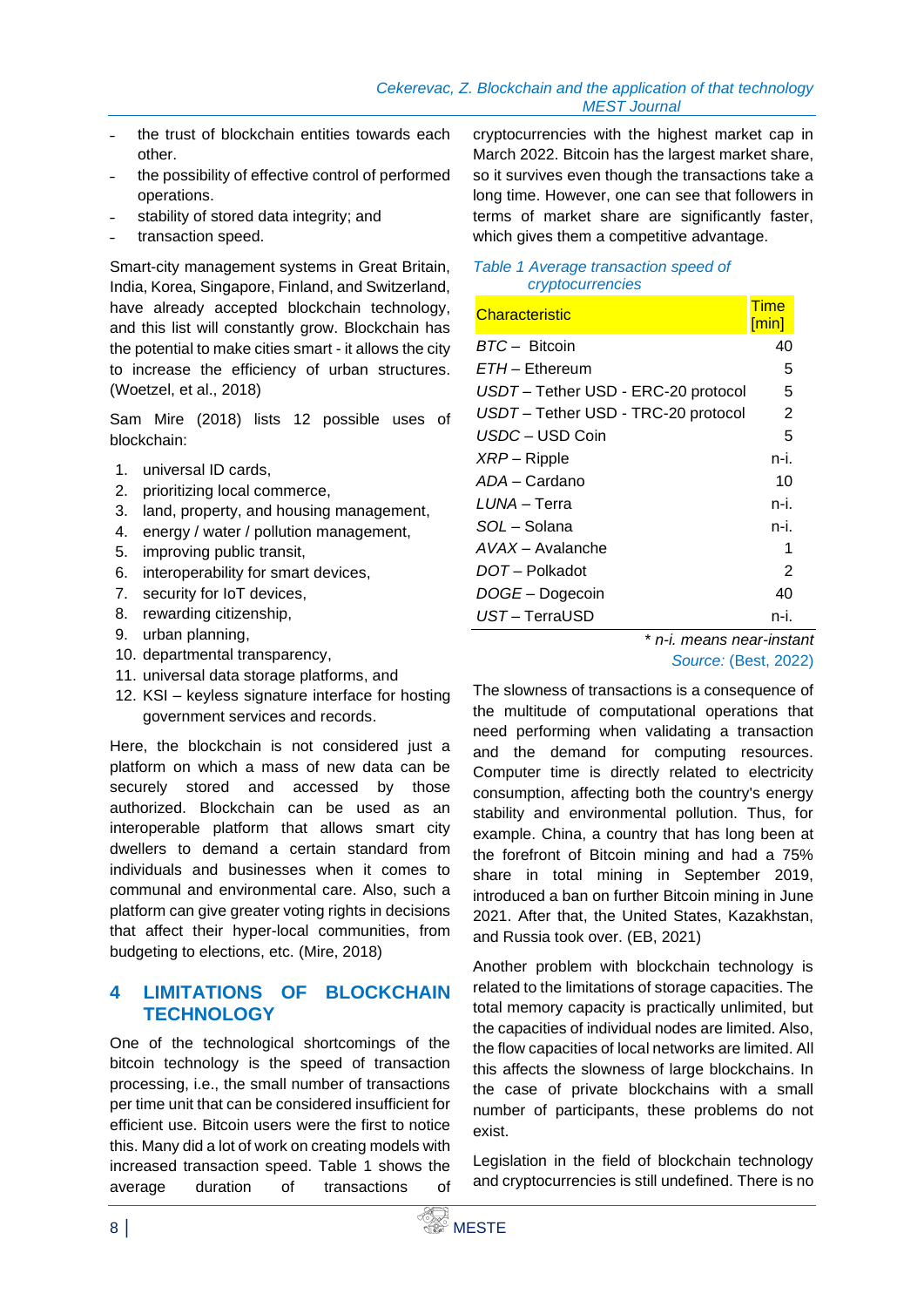#### *Cekerevac, Z. Blockchain and the application of that technology MEST Journal*

uniform attitude of state administrations towards cryptocurrencies in the world. It is clear to everyone this must be resolved. Many are researching, but concrete results are rare. The regulatory situation is changing over time. For example, in September 2021, China declared all the cryptocurrencies' payments illegal. Previously, China was seriously dealing with cryptocurrencies. (BBC, 2021) This ban is explained by the concern that cryptocurrencies "seriously endanger the security of people's property". In Serbia, the Law on Digital Property of June 29, 2021, recognized the field of digital property, cryptocurrencies, etc. The law defines digital assets as 'digital value records that one can digitally buy, sell, exchange or transfer'. One can also use it as a "medium of exchange for investment purposes". There are two types virtual currency and digital token. Blockchain is recognized as a system used for transactions and ensures that each transfer of value occurs only once. According to this law, legal entities can receive cryptocurrencies. The only condition is that the value paid in cryptocurrency converts into dinars through an exchange office. In that way, though the buyer paid with cryptocurrencies, the legal entity will receive dinars to the account. (Maksimović, 2021)

When it comes to individuals, the possession of cryptocurrencies is considered the possession of the property, so taxpayers need to apply any capital gains from the sale of digital assets. In Serbia, one must apply within 120 days from the end of the quarter in which he realized the income from the transfer of digital property. This deadline should enable the citizen to submit a collective application for transactions performed in the previous period. The problem is that, even in March 2022, the citizen could apply only in paper form. Just filling out the application is quite creative and determining the amount of tax will be even more creative. If someone bought, e.g., Bitcoins on several occasions, he likely bought them at different exchange rates. When selling, he sold them at the rate stated in the application. But a huge difference can arise due to the reporting of the price at which he bought them. It is not the same whether the application will state, e.g., \$1 or \$ 25,000. Rilakovic (2022) proposes that a tax rate of 15% be applied to the entire sales revenue if there is no data on the purchase price. According

to the valid Serbia laws on games of chance and personal income tax, the games via the Internet and telecommunications are exempt from paying taxes. The winner gets the entire amount he wins. Given the stochastic changes in the market, buying cryptocurrencies is very similar to the game. The citizen is the only one who is at risk. The state of Serbia generates less than 1% of public revenues from capital gains tax. We believe that the state could waive this tax until the market stabilizes. That would relieve both taxpayers and government employees of activities related to determining the amount of taxes, and the comfort of the citizens would increase, but it would also accelerate the development of new technology.

Significant obstacles to the introduction of blockchain technology in the companies' business include the lack of understanding of the technology itself by the management of these companies. A survey that included 1,000 directors from seven countries found that directors in the United States and some EU countries were ready to implement the blockchain in 2019 in the next few years. In the countries of Central and Eastern Europe, the use of blockchain was only announced. About 70% of respondents saw the blockchain as more than a payment technology, and 76% believed that the use of blockchain would be widely present. However, only 27% expressed a willingness to replace their existing system, or at least part of it, with blockchain technology. 42% of respondents thought that their management team understood this technology. (Deloitte, 2019) Provided that the survey results can be considered relevant, 42% is a respectable figure.

# **5 CONCLUSIONS**

Blockchain technology has great potential in automation, exchange enhancement, process optimization, and information protection. It can be used for a variety of purposes. Due to the decentralized system, there are practically no capacity constraints. In addition to increased transaction security, blockchain allows better privacy for users. Reducing the amount of human labor involved also reduces the risks of incorrect manual data entry. Transactions can become much cheaper because "third-party" participation is not required. Transactions are at the same time more secure because the whole system is transparent. However, although transactions are

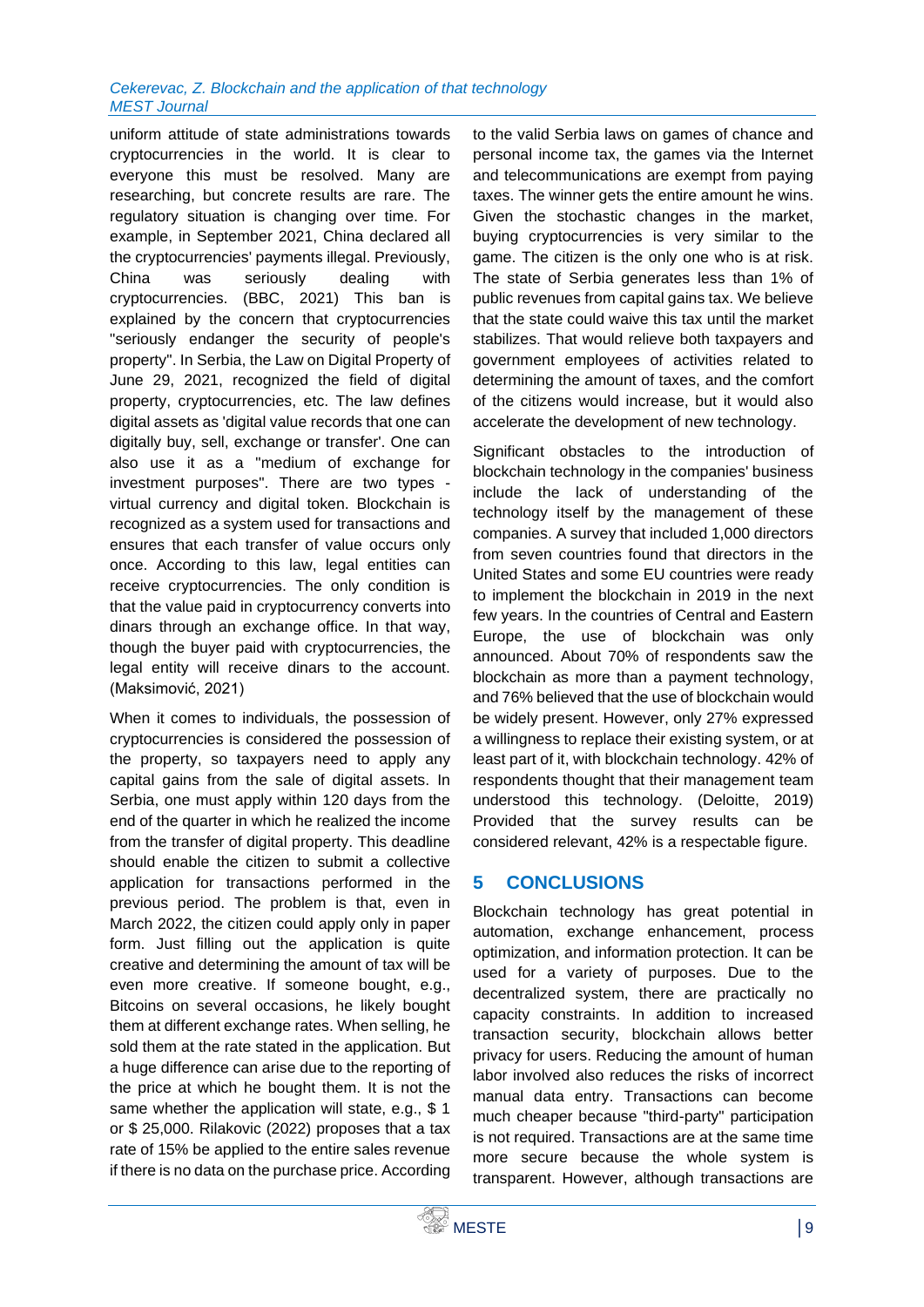generally simple, they need a lot of computer time, reliable hardware, and high consumption of power, so they cannot be free.

Blockchain time is coming. Companies announced many investments in this technology, but before they include blockchains into their

#### **WORKS CITED**

Avast. (2022, 02 25). *What Is the Dark Web and How to Access It? .* Retrieved from Avast Academy: https://www.avast.com/c-dark-web

- Barchat, C. (2021, Nov 12). *What's the difference between USDT & USDC?* Retrieved from MoonPay: https://www.moonpay.com/blog/what-is-the-difference-between-usdt-and-usdc
- Bauerle, N. (2018). *What is Blockchain Technology?* Retrieved from coindesk: https://www.coindesk.com/information/what-is-blockchain-technology/
- BBC. (2021, Sep 24). *Kina i tehnologija: Peking proglasio sva plaćanja kriptovalutama ilegalnim.* Retrieved from BBC: https://www.bbc.com/serbian/lat/svet-58676880
- Best, R. d. (2021, Dec 9). *Ethereum (ETH) - statistics & facts.* Retrieved from Statista: https://www.statista.com/topics/8807/ethereum-eth/#dossierKeyfigures
- Best, R. d. (2022, Mar 24). *Average transaction speed of 66 cryptocurrencies with the highest market cap as of March 2022.* Retrieved from statista.com: https://www.statista.com/statistics/944355/cryptocurrency-transaction-speed/
- Cambridge Dictionary. (n.d.). *ledger.* Retrieved March 1, 2018, from Cambridge Dictionary: https://dictionary.cambridge.org/dictionary/english/ledger
- Cekerevac, Z., Dvorak, Z., Prigoda, L., & Cekerevac, P. (2015). Risks of Bitcoin virtual currency. *Communications*, 93-97.
- Cekerevac, Z., Prigoda, L., & Bogavac, M. (2022). Glava 1. Tsifrovizatsiya i umnyye goroda. In E. Safonov, S. Kirsanov, & Z. Čekerevac, *Smart Cities - Development Prospects in Bulgaria, India, Russia, Romania, Serbia, Slovakia, and Turkey* (pp. 1-75). Belgrade - Moscow: MESTE. doi:10.12709/mon.1.g1
- Cekerevac, Z., Prigoda, L., & Maletic, J. (2018, July 15). Blockchain Technology and Industrial Internet of Things in the Supply Chains. (Z. Cekerevac, Ed.) *MEST Journal, 6*(2), 39-47. doi:10.12709/mest.06.06.02.05
- Conway, L. (2021, Aug 27). *Cardano (ADA).* Retrieved from Investopedia: https://www.investopedia.com/cardano-definition-4683961
- Čekerevac, P., & Čekerevac, Z. (2015). Bitcoin Prednosti i rizici. *FBIM Transactions*, 37-48.
- Čekerevac, Z., Dvorak, Z., & Čekerevac, P. (2016). Da li je "Tamni Internet" dubok i taman? *FBIM Transactions*, 53-65.
- daisy-support. (2021, Mar 29). Retrieved from CCFOX: https://ccfox.zendesk.com/hc/enus/articles/900000957406-Difference-in-Three-USDT-Chain-OMNI-ERC20-and-TRC20
- Deloitte. (2019, Mar 20). *Perspektive primene blokčejn tehnologije u privredi.* Retrieved from Deloitte: https://www2.deloitte.com/rs/sr/pages/financial-services/articles/perspektive-primene-blokcejntehnologije-u-privredi.html
- EB. (2021, Oct 14). *Kina zabranila – SAD preuzima rudarenje bitkoina.* Retrieved from Energija Balkana: https://energijabalkana.net/kina-zabranila-sad-preuzima-rudarenje-bitkoina/

business *en masse*, they need to understand it and provide staff who will successfully apply it. Given the rapid technological development of society, the speed of development of the application of blockchain will mostly depend on the building of social capacities and legal regulations.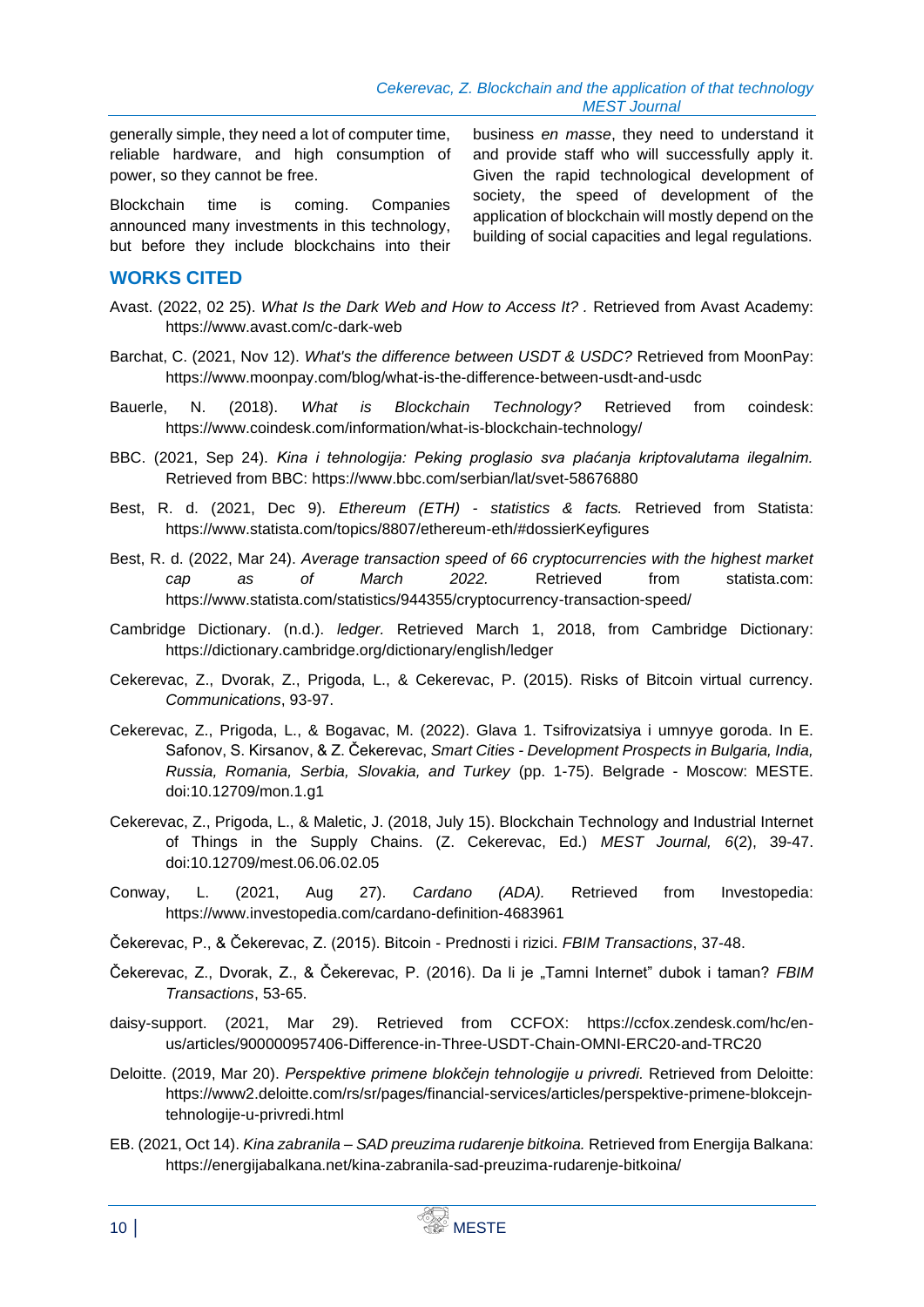- Emma. (2022, 04 02). *What's the difference between TRC20-USDT and ERC20-USDT?* Retrieved from XREX: https://support.xrex.io/en/articles/5290059-what-s-the-difference-between-trc20-usdtand-erc20-usdt
- Frankenfield, J. (2021, Nov 3). *Ripple.* Retrieved from Investopedia: https://www.investopedia.com/terms/r/ripple-cryptocurrency.asp
- Frankenfield, J. (2022, Jan 26). *Tether (USDT).* Retrieved from Investopedia: https://www.investopedia.com/terms/t/tether-usdt.asp
- Goldprice. (2022, Apr 29). *Cardano Price.* Retrieved from Goldprice.org: https://goldprice.org/cryptocurrency-price/cardano-price
- Gupta, M. (2017). *Blockchain For Dummies* (IBM Limited Edition ed.). Hoboken, NJ: John Wiley & Sons, Inc. **Inc. Retrieved example 1 Retrieved** *notative and the set of the set of the set of the set of the set of the set of the set of the set of the set of the set of the set of the set of the set of the set of the s* https://public.dhe.ibm.com/common/ssi/ecm/xi/en/xim12354usen/XIM12354USEN.PDF
- Hayes, A. (2022, 03 05). *What Is a Blockchain?* Retrieved from Investopedia: https://www.investopedia.com/terms/b/blockchain.asp
- Heal, J. (2019, Mar 18). *Cisco report estimates 10% of global GDP will be stored on blockchains by 2027.* Retrieved from Yahoo!finance: https://finance.yahoo.com/news/cisco-report-estimates-10-global-080033035.html
- Hern, A. (2014, Mar 18). *A history of bitcoin hacks.* Retrieved from The Guardian: https://www.theguardian.com/technology/2014/mar/18/history-of-bitcoin-hacks-alternativecurrency
- IBM. (2021, 11 30). *IBM Supply Chain Intelligence Suite: Food Trust.* Retrieved from IBM: https://www.ibm.com/products/supply-chain-intelligence-suite/food-trust
- Jeffries, S. (2022, Feb 08). *How Much Money Is In The World Right Now?* Retrieved from GOBankingRates.com: https://www.gobankingrates.com/money/economy/how-much-moneyis-in-the-world/
- Kharpal, A., & Browwne, R. (2021, Aug 11). *Hackers return nearly half of the \$600 million they stole in one of the biggest crypto heists.* Retrieved from CNBC: https://www.cnbc.com/2021/08/11/cryptocurrency-theft-hackers-steal-600-million-in-polynetwork-hack.html
- Maksimović, S. (2021, Jul 01). *Kriptovalute i Srbija: Šta donosi Zakon o digitalnoj imovini.* Retrieved from BBC News na srpskom: https://www.bbc.com/serbian/lat/srbija-57681737
- Mire, S. (2018, Nov 07). *Blockchain For Smart Cities: 12 Possible Use Cases.* Retrieved from disruptordaily.com: https://www.disruptordaily.com/blockchain-use-cases-smart-cities/
- Morris, C. (2022, Mar 02). *Crypto market cap is once again above \$2 trillion.* Retrieved from Fortune.com: https://fortune.com/2022/03/02/crypto-market-cap-2-trillion/
- Nakamoto, S. (2008, Aug 18). *Bitcoin: A Peer-to-Peer Electronic Cash System.* Retrieved from bitcoin.org: https://bitcoin.org/bitcoin.pdf
- Newman, L. H. (2022, Jan 22). *Security News This Week: Crypto.com Finally Admits It Lost \$30 Million in Hack.* Retrieved from Wired: https://www.wired.com/story/crypto-hack-nso-group-securitynews/
- Prigoda, L., & Cekerevac, Z. (2016). Bitkoyn kak innovatsionnyy instrument raschetov: Tendentsii i ogranicheniya. *Aktual'nyye voprosy sovremennoy finansovoy nauki, tom I: Mezhdunarodnaya nauchno-prakticheskaya konferentsiya* (pp. 200-204). Krasnodar: TSNTI.
- Rilaković, I. (2022, 03 07). *Papirizacija blokčejna.* Retrieved from otvorenavratapravosudja.rs: https://www.otvorenavratapravosudja.rs/teme/ostalo/papirizacija-blokcejna